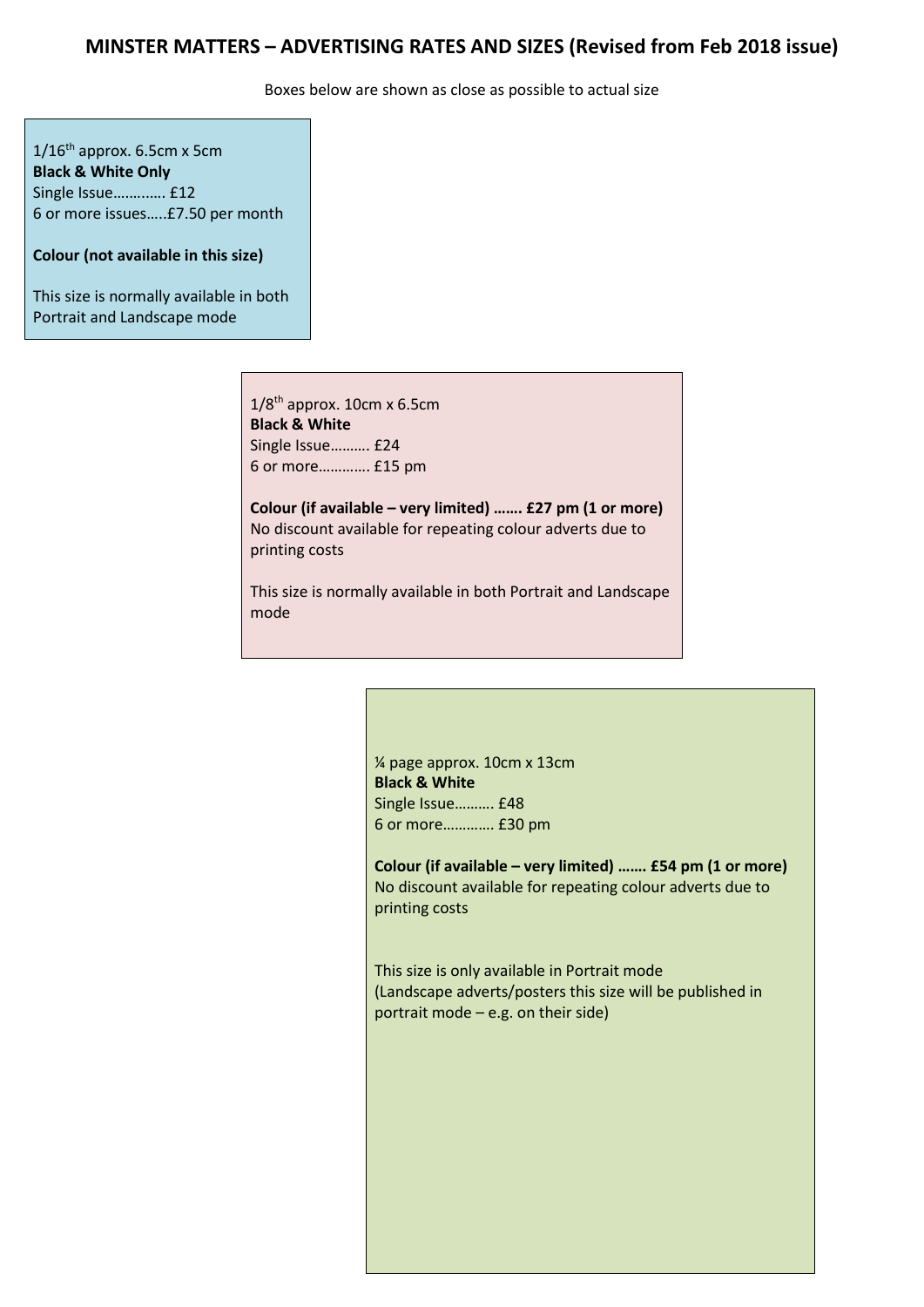½ page approx. 20cm x 13cm **Black & White** Single Issue………. £96 6 or more…………. £60 pm

## **Colour (if available – extremely limited) ……. £108 pm (1 or more)** No discount available for repeating colour adverts due to printing costs

This size is only available in Landscape mode (Portrait adverts/posters this size will be published in landscape mode – e.g. on their side)

## MINSTER MATTERS

This magazine is produced in high quality professional print at A4 format and has a current circulation of 2800 hard copies per month, covering the whole of the Minster electoral area, which includes the hamlets of Thorne and Ebbsfleet, plus it is obtainable in Cliffsend, Monkton and St Nicholas-at-Wade, it is also available from all Thanet Information Offices and via the British Library.

It can be read online as we offer it via our website, at [www.minstermatters.org.uk](http://www.minstermatters.org.uk/), as an onscreen flip issue, which is available via the website, Facebook and Twitter or via the website as a downloadable pdf file, and we know it is read worldwide in these formats.